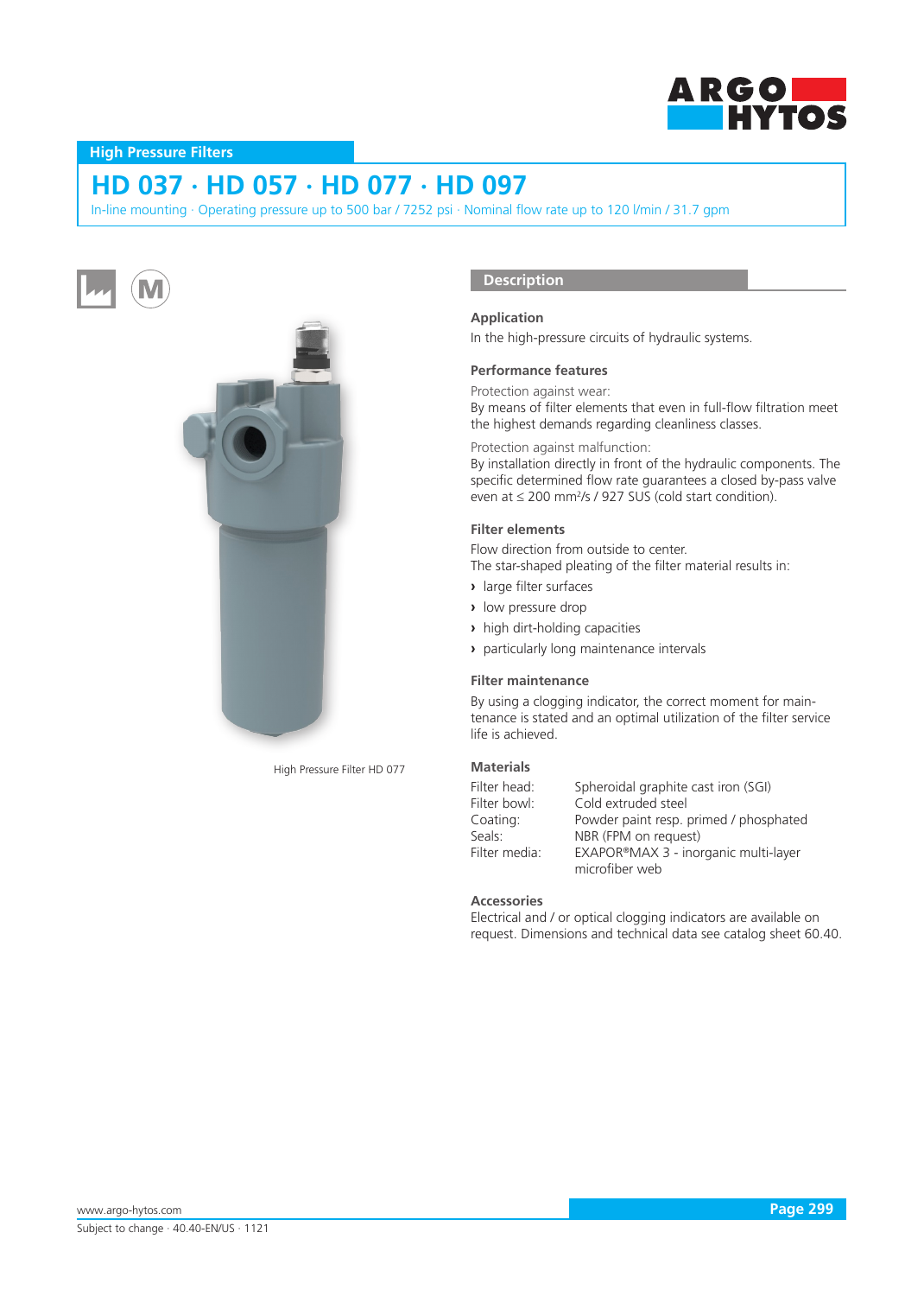# **Characteristics**

## **Operating pressure**

0 ... 300 bar / 4351 psi, min. 2 x 10<sup>6</sup> pressure cycles Nominal pressure according to DIN 24550

0 ... 500 bar / 7252 psi, min. 10<sup>4</sup> pressure cycles Quasi-static operating pressure

# Permissible pressures for other numbers of cycles



#### **Nominal flow rate**

Up to 120 l/min / 31.7 gpm (see Selection Charts, column 2) The nominal flow rates indicated by ARGO-HYTOS are based on the following features:

- **›** closed by-pass valve at v ≤ 200 mm<sup>2</sup>/s / 927 SUS
- **›** element service life > 1000 operating hours at an average fluid contamination of 0.07 g per l/min / 0.27 g per gpm flow volume
- **›** flow velocity in the connection lines:
	- up to 250 bar  $\leq 8$  m/s / up to 3626 psi  $\leq 26.3$  ft/s > 250 bar ≤ 12 m/s / > 3626 psi ≤ 39.4 ft/s

#### **Filter fineness**

10 µm(c) ... 16 µm(c) β-values according to ISO 16889 (see Selection Charts, column 4 and diagram Dx).

#### **Dirt-holding capacity**

Values in g test dust ISO MTD according to ISO 16889 (see Selection Charts, column 5).

# **Hydraulic fluids**

Mineral oil and biodegradable fluids (HEES and HETG, see info-sheet 00.20).

## **Temerature range**

-30 °C ... +100 °C (temporary -40 °C ... +120 °C) -22 °F ... +212 °F (temporary -40 °F ... +248 °F)

## **Viscosity at nominal flow rate**

- **›** at operating temperature:ν < 60 mm2 /s / 280 SUS
- **›** as starting viscosity:  $v_{\text{max}} = 1200 \text{ mm}^2/\text{s}$  / 5560 SUS
- **›** at initial operation:

The recommended starting viscosity can be read from the diagram D (pressure drop as a function of the kinematic viscosity) as follows: Find the 70% ∆p of the cracking pressure of the by-pass valve on the vertical axis. Draw a horizontal line so that it intersects the ∆p curve at a point. Read this point on the horizontal axis for the viscosity.

#### **Mounting position**

Preferably vertical, filter head on top.

#### **Connection**

Threaded ports according to

- **›** ISO 228 or DIN 13
- **›** SAE standard J514
- Sizes see Selection Charts, column 6 (other port threads on request).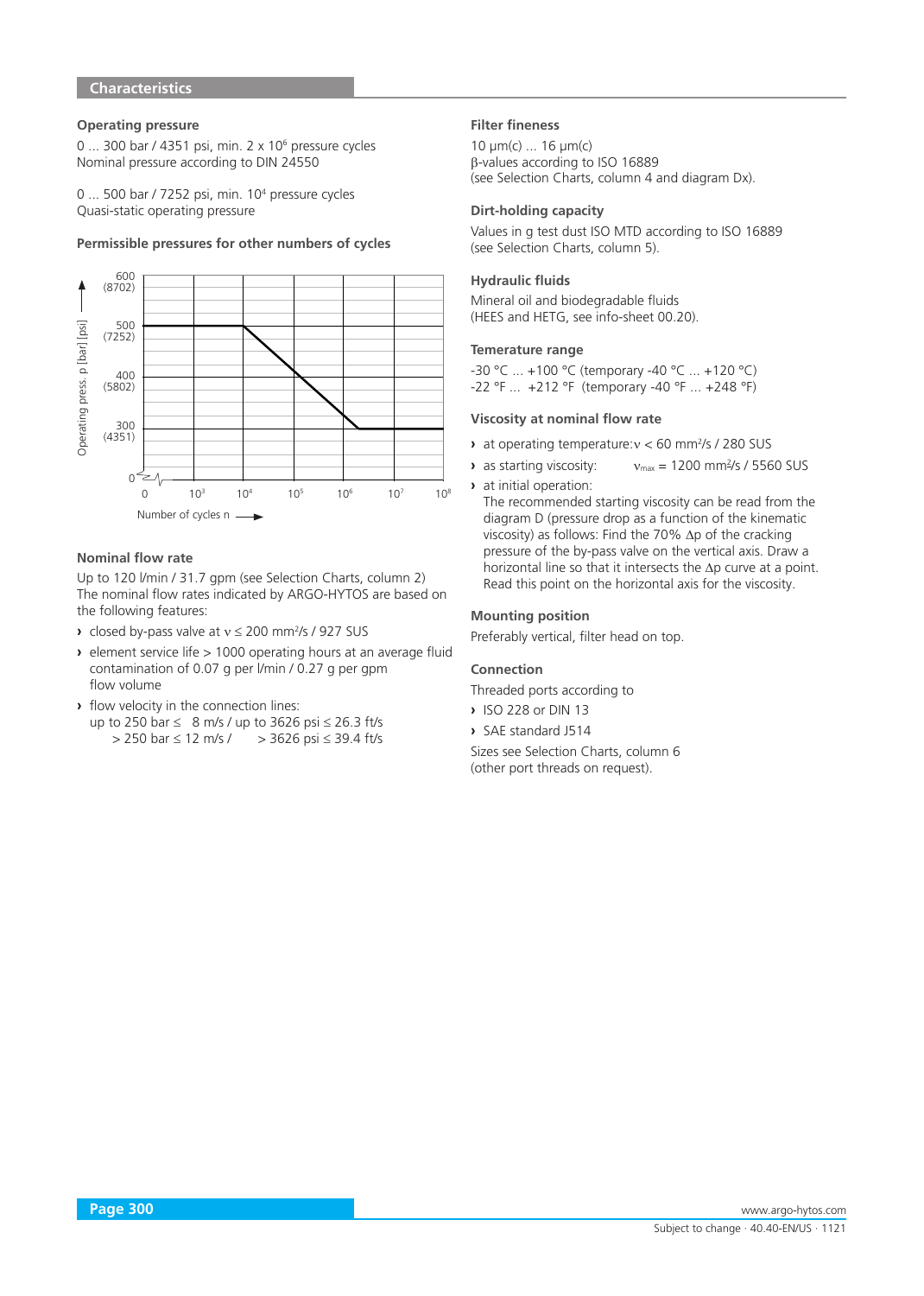#### ∆**p-curves for complete filters in Selection Charts, column 3**

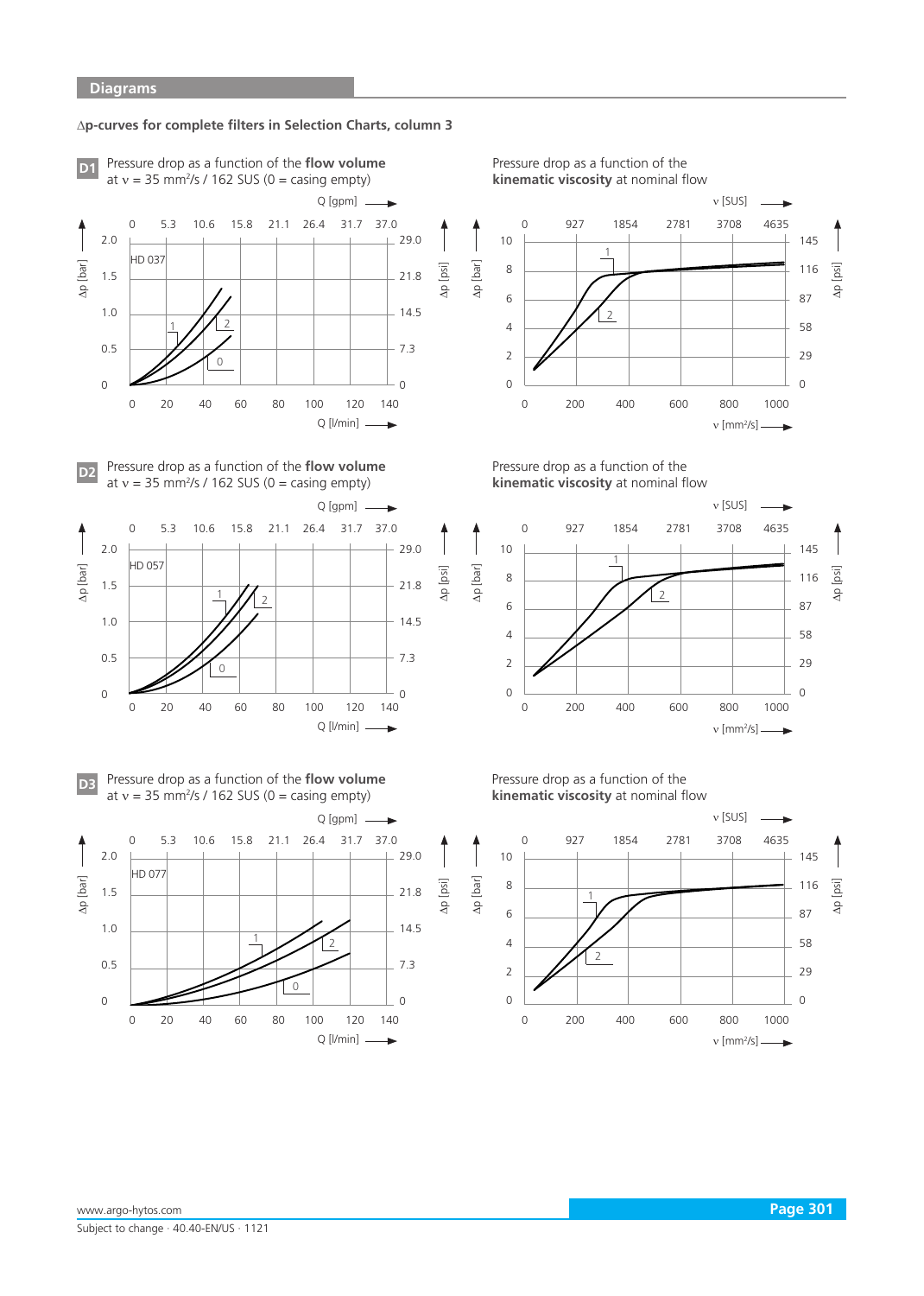## ∆**p-curves for complete filters in Selection Charts, column 3**



### **Filter fineness curves in Selection Charts, column 4**



**Dx** Filtration ratio β as a function of particle size x obtained by the Multi-Pass Test according to ISO 16889



The abbreviations represent the following β-values resp. finenesses:

#### **For EXAPOR®MAX 3 and Paper elements:**

| $5EX2 =$  |     | $\beta_{\rm 5}$ (c)     | $= 200$ | EXAPOR®MAX 3        |
|-----------|-----|-------------------------|---------|---------------------|
| $7EX2 =$  |     | $\beta$ <sub>7(c)</sub> | $= 200$ | <b>EXAPOR®MAX 3</b> |
| $10EX2 =$ |     | $\beta_{10}$ (c)        | $= 200$ | <b>EXAPOR®MAX 3</b> |
| $16EX2 =$ |     | $\beta_{16}$ (c)        | $= 200$ | <b>EXAPOR®MAX 3</b> |
| 30P       | $=$ | $\beta_{30(k)}$         | $= 200$ | Paper               |

Based on the structure of the filter media of the 30P paper elements, deviations from the printed curves are quite probable.

#### **For screen elements:**

Efficiency [%]

| $40S =$ | screen material with mesh size                 | $40 \mu m$ |
|---------|------------------------------------------------|------------|
| $60S =$ | screen material with mesh size                 | 60 µm      |
| 100c    | agus an meatair is it an act airs and 100 uses |            |

100S = screen material with mesh size  $100 \mu m$ Tolerances for mesh size according to DIN 4189

For special applications, finenesses differing from these curves are also available by using special composed filter media.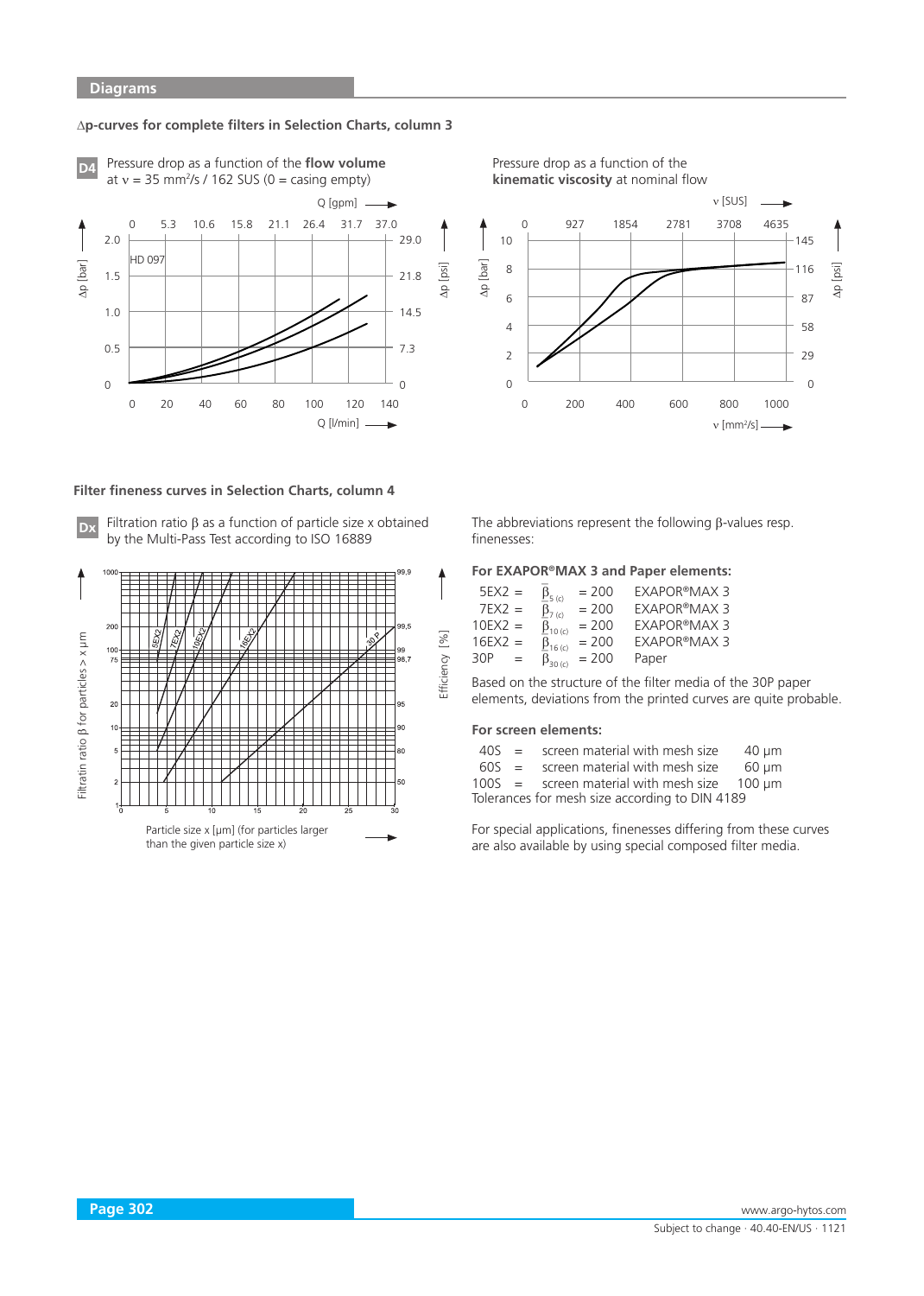| Partitio.    |                | I Maritim Road Maritim | isolator Dicitie Ro.<br>Proclamation Rep | I Hitchcock Court Of | 1 2/2 color data data | Connection As  | I Caccionation of Dayton | Region of Private Region | Neidrit |                          | Cooking racial revision<br>Rentalts |
|--------------|----------------|------------------------|------------------------------------------|----------------------|-----------------------|----------------|--------------------------|--------------------------|---------|--------------------------|-------------------------------------|
|              | l/min          |                        |                                          | g                    |                       | bar            |                          |                          | kg      |                          |                                     |
| $\mathbf{1}$ | $\overline{2}$ | 3                      | 4                                        | 5                    | 6                     | $\overline{7}$ | 8                        | 9                        | 10      | 11                       | 12                                  |
| HD 037-1561  | 45             | D1/1                   | 10EX3                                    | 6.3                  | $G\frac{1}{2}$        | $\overline{7}$ | $\mathbf{1}$             | V3.0507-06               | 3.7     | $\overline{\phantom{a}}$ |                                     |
| HD 037-1581  | 50             | D1/2                   | 16EX3                                    | 6.7                  | $G\frac{1}{2}$        | 7              | $\mathbf{1}$             | V3.0507-08               | 3.7     | $\overline{\phantom{0}}$ |                                     |
| HD 037-168   | 50             | D1/2                   | 16EX3                                    | 6.7                  | $G\frac{1}{2}$        | $\overline{7}$ | $\mathbf{1}$             | V3.0507-08               | 3.7     | $\overline{\phantom{0}}$ | $\overline{2}$                      |
|              |                |                        |                                          |                      |                       |                |                          |                          |         |                          |                                     |
| HD 057-1561  | 60             | D2/1                   | 10EX3                                    | 11                   | $G\frac{1}{2}$        | 7              | $\mathbf{1}$             | V3.0511-06               | 4.3     | $\overline{\phantom{a}}$ |                                     |
| HD 057-1581  | 65             | D2/2                   | 16EX3                                    | 12                   | $G\frac{1}{2}$        | 7              | $\mathbf{1}$             | V3.0511-08               | 4.3     | $\overline{\phantom{a}}$ |                                     |
| HD 057-168   | 65             | D2/2                   | 16EX3                                    | 12                   | $G\frac{1}{2}$        | $\overline{7}$ | $\mathbf{1}$             | V3.0511-08               | 4.3     |                          | $\overline{2}$                      |
|              |                |                        |                                          |                      |                       |                |                          |                          |         |                          |                                     |
| HD 077-1561  | 95             | D3/1                   | 10EX3                                    | 17                   | G <sup>3</sup> /4     | $\overline{7}$ | $\mathbf{1}$             | V3.0515-06               | 4.9     | $\overline{\phantom{a}}$ |                                     |
| HD 077-1581  | 110            | D3/2                   | 16EX3                                    | 18                   | G <sup>3</sup> /4     | $\overline{7}$ | 1                        | V3.0515-08               | 4.9     | $\overline{\phantom{0}}$ |                                     |
|              |                |                        |                                          |                      |                       |                |                          |                          |         |                          |                                     |
| HD 097-1561  | 105            | D4/1                   | 10EX3                                    | 22                   | G <sup>3</sup> /4     | 7              | 1                        | V3.0522-06               | 5.4     |                          |                                     |
| HD 097-1581  | 120            | D4/2                   | 16EX3                                    | 23                   | G <sup>3</sup> /4     | 7              | $\mathbf{1}$             | V3.0522-08               | 5.4     | $\overline{\phantom{0}}$ |                                     |

<sup>1</sup> Preferred type, no minimum order quantity required 2<br><sup>2</sup> Housing primed / phosphated

<sup>2</sup> Housing primed / phosphated

Optical or electrical clogging indicators are available to monitor the clogging condition of the element. When ordering filters with integrated monitoring, the code of the clogging indicator (to be found in catalog sheet 60.40, column 2) has to be added to the part no. of the desired filter (basic unit).

**For the appropriate clogging indicator see catalog sheet 60.40. The desired clogging indicator model is indicated by the code (Selection Charts, column 2).**

**Oder example: The filter HD 057-158 is to be supplied with an optical indicator with automatic reset.** 

| Order code:               | <b>HD 057-158 OD1</b> |  |
|---------------------------|-----------------------|--|
| Part No. (basic unit)     |                       |  |
| Clogging indicator (code) |                       |  |

#### **Remarks:**

- **›** The switching pressure of the clogging indicator has always to be lower than the cracking pressure of the by-pass valve (see Selection Charts, column 7).
- **›** For versions with electrical clogging indicator, the device socket is not included in the scope of delivery.
- **›** For the electrical clogging indicator of type ED8, a transparent device socket with two LEDs is available, which additionally enables visual indication of the filter contamination (order no. DG 041.1200).
- **›** The filters listed in this chart are standard filters. Other designs, e.g. without bypass or with horizontal oriented clogging indicator, available on request.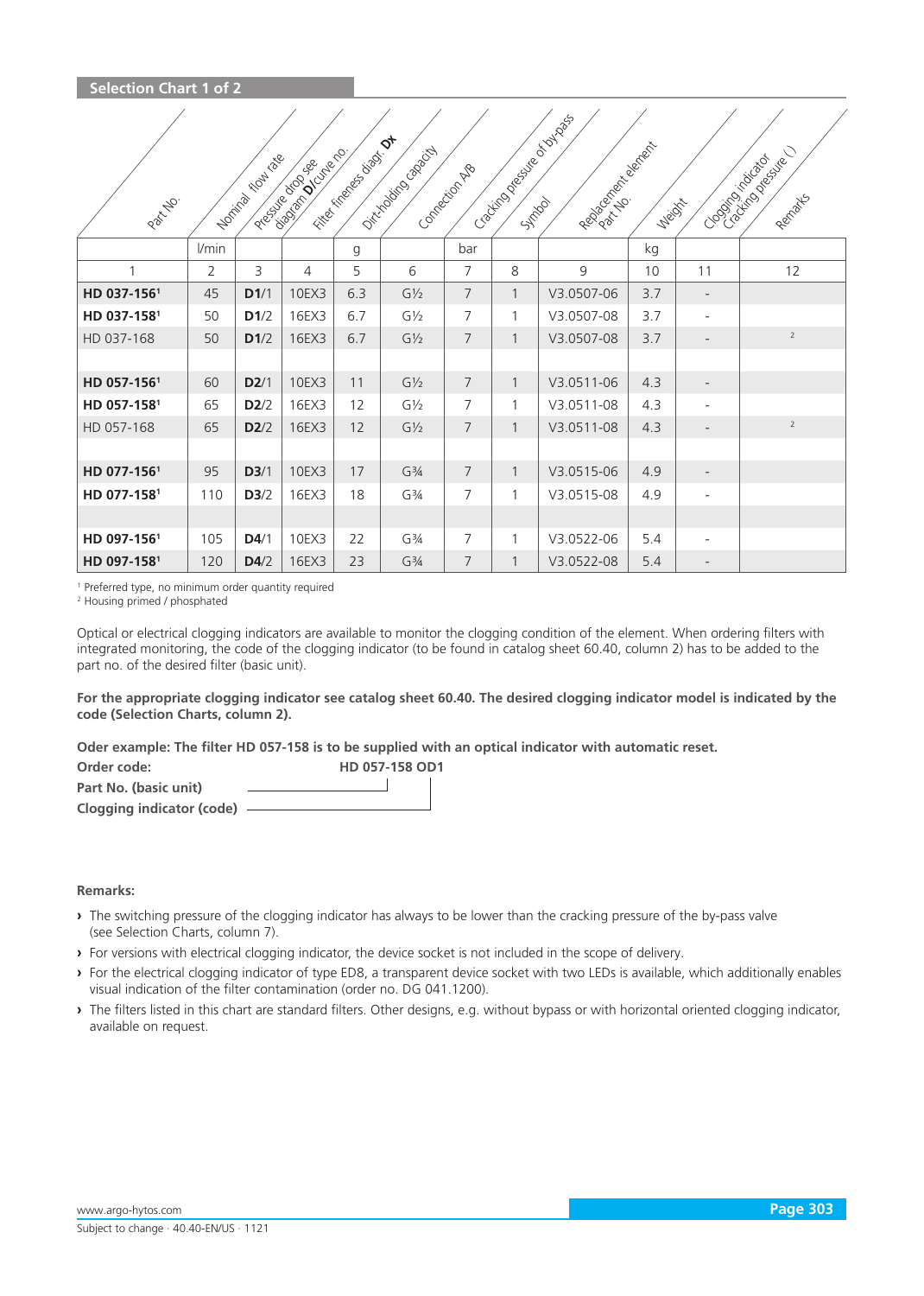| Partylio.   |                | <b>IDOMINION INTERNATION</b> | isolato di Ciclie ro.<br>Proclamator Rep | I - Fille Kingdom Contractor Canada | O. Trade Baseda | Connection As | I Caccico Register Board Assist | Region of Regional Region | <b>Neidrit</b> |                          | Cooking rations of<br>Rentalts |
|-------------|----------------|------------------------------|------------------------------------------|-------------------------------------|-----------------|---------------|---------------------------------|---------------------------|----------------|--------------------------|--------------------------------|
|             | gpm            |                              |                                          | g                                   | SAE             | psi           |                                 |                           | Ibs            |                          |                                |
| 1           | $\overline{2}$ | 3                            | 4                                        | 5                                   | 6               | 7             | 8                               | 9                         | 10             | 11                       | 12                             |
| HD 037-7561 | 11.9           | D1/1                         | 10EX3                                    | 6.3                                 | $-83$           | 102           | $\mathbf{1}$                    | V3.0507-06                | 8.2            | $\overline{\phantom{a}}$ |                                |
| HD 037-7581 | 13.2           | D1/2                         | 16EX3                                    | 6.7                                 | $-83$           | 102           | $\mathbf{1}$                    | V3.0507-08                | 8.2            | $\overline{\phantom{a}}$ |                                |
| HD 037-768  | 13.2           | D1/2                         | 16EX3                                    | 6.7                                 | $-83$           | 102           | $\mathbf{1}$                    | V3.0507-08                | 8.2            | $\overline{\phantom{a}}$ | $\overline{2}$                 |
|             |                |                              |                                          |                                     |                 |               |                                 |                           |                |                          |                                |
| HD 057-7561 | 15.9           | D2/1                         | 10EX3                                    | 11                                  | $-83$           | 102           | $\mathbf{1}$                    | V3.0511-06                | 9.5            | $\overline{\phantom{a}}$ |                                |
| HD 057-7581 | 17.2           | D2/2                         | 16EX3                                    | 12                                  | $-83$           | 102           | $\mathbf{1}$                    | V3.0511-08                | 9.5            | $\overline{\phantom{a}}$ |                                |
| HD 057-768  | 17.2           | D2/2                         | 16EX3                                    | 12                                  | $-83$           | 102           | $\mathbf{1}$                    | V3.0511-08                | 9.5            |                          | $\overline{2}$                 |
|             |                |                              |                                          |                                     |                 |               |                                 |                           |                |                          |                                |
| HD 077-7561 | 25.1           | D3/1                         | 10EX3                                    | 17                                  | $-124$          | 102           | $\mathbf{1}$                    | V3.0515-06                | 10.8           | $\overline{\phantom{0}}$ |                                |
| HD 077-7581 | 29.1           | D3/2                         | 16EX3                                    | 18                                  | $-124$          | 102           | 1                               | V3.0515-08                | 10.8           | $\overline{a}$           |                                |
|             |                |                              |                                          |                                     |                 |               |                                 |                           |                |                          |                                |
| HD 097-7561 | 27.7           | D4/1                         | 10EX3                                    | 22                                  | $-124$          | 102           | 1                               | V3.0522-06                | 11.9           | $\overline{\phantom{0}}$ |                                |
| HD 097-7581 | 31.7           | D4/2                         | 16EX3                                    | 23                                  | $-124$          | 102           | $\mathbf{1}$                    | V3.0522-08                | 11.9           | $\overline{\phantom{a}}$ |                                |

<sup>1</sup> Preferred type, no minimum order quantity required

<sup>2</sup> Housing primed / phosphated <sup>3</sup> Corresponds to 34 UNF-2B 44 Corresponds to 1<sup>1</sup>/<sub>16</sub>-12 UN-2B

Optical or electrical clogging indicators are available to monitor the clogging condition of the element. When ordering filters with integrated monitoring, the code of the clogging indicator (to be found in catalog sheet 60.40, column 2) has to be added to the part no. of the desired filter (basic unit).

**For the appropriate clogging indicator see catalog sheet 60.40. The desired clogging indicator model is indicated by the code (Selection Charts, column 2).**

**Oder example: The filter HD 057-758 is to be supplied with an optical indicator with automatic reset.** 

| Order code:               | HD 057-758 OD1 |  |
|---------------------------|----------------|--|
| Part No. (basic unit)     |                |  |
| Clogging indicator (code) |                |  |

## **Remarks:**

- **›** The switching pressure of the clogging indicator has always to be lower than the cracking pressure of the by-pass valve (see Selection Charts, column 7).
- **›** For versions with electrical clogging indicator, the device socket is not included in the scope of delivery.
- **›** For the electrical clogging indicator of type ED8, a transparent device socket with two LEDs is available, which additionally enables visual indication of the filter contamination (order no. DG 041.1200).
- **›** The filters listed in this chart are standard filters. Other designs, e.g. without bypass or with horizontal oriented clogging indicator, available on request.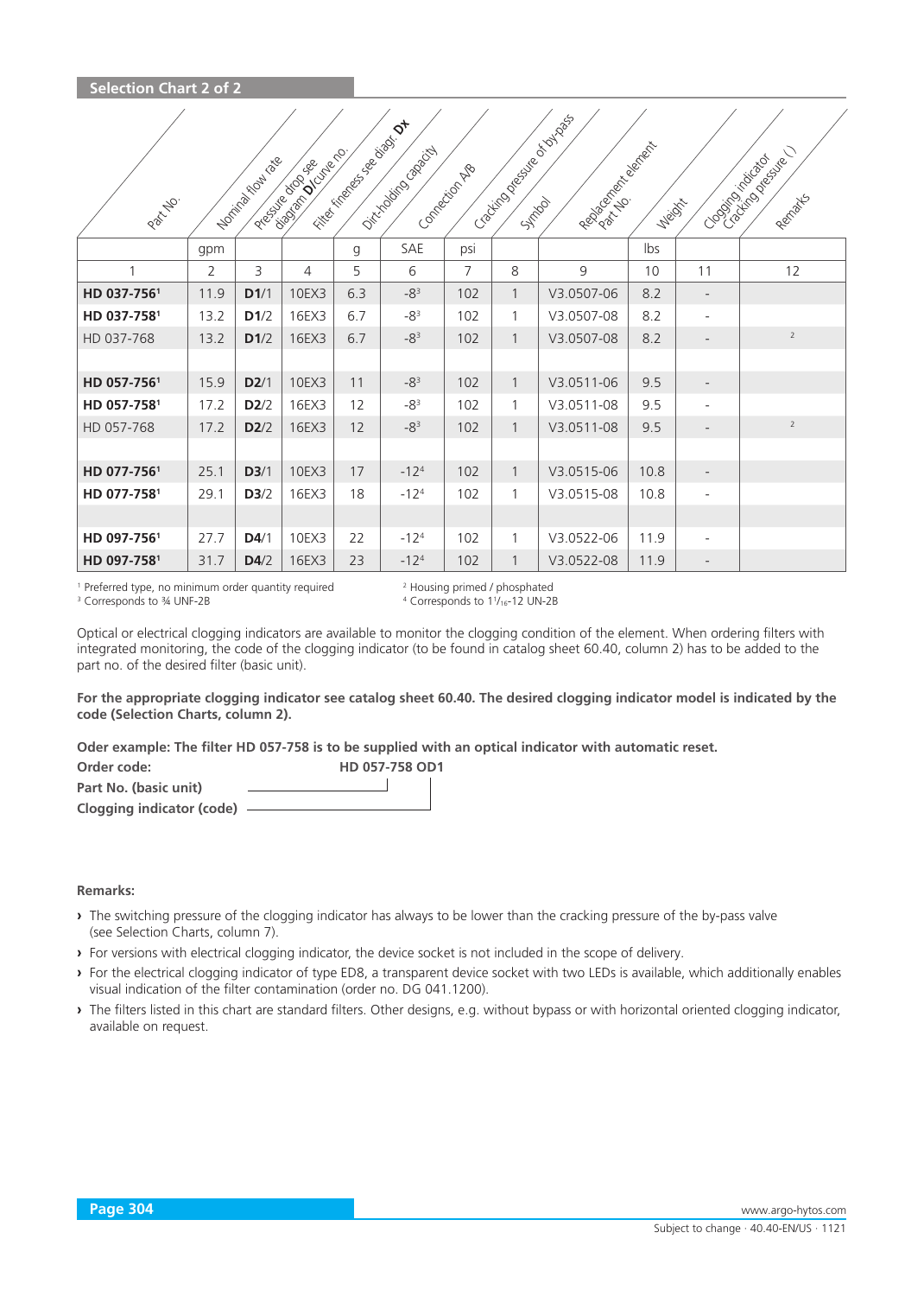







# **Measurements in mm**

| <b>Type</b> | A/B            |    |     |    |    | G  | н  |    |      |    | M<br>Ødepth | Ν  |    | D    |                  |      |              |    |    |
|-------------|----------------|----|-----|----|----|----|----|----|------|----|-------------|----|----|------|------------------|------|--------------|----|----|
| HD 037      | G½             | 34 | 22  | 35 | 55 | 90 | 76 | 57 | AF36 | 50 | M8/16       | 40 | 90 | 72.5 | AF <sub>24</sub> | 89.5 | $\square$ 30 | 25 | 91 |
| HD 057      | $G\frac{1}{2}$ | 34 | 168 | 35 | 55 | 90 | 76 | 57 | AF36 | 50 | M8/16       | 40 | 90 | 72.5 | AF24             | 89.5 | $\square$ 30 | 25 | 91 |
| HD 077      | G3⁄4           | 36 | 219 | 35 | 55 | 90 | 76 | 57 | AF36 | 50 | M8/16       | 40 | 90 | 72.5 | AF24             | 89.5 | $\square$ 30 | 25 | 91 |
| HD 097      | G3⁄4           | 36 | 261 | 35 | 55 | 90 | 76 | 57 | AF36 | 50 | M8/16       | 40 | 90 | 72.5 | AF24             | 89.5 | $\square$ 30 | 25 | 91 |

# **Measurements in inch**

| <b>Type</b>   | A/B<br><b>SAE</b> |      | D     |      |      | G    | Н    |      | mm   |      | M<br>Ødepth | Ν   | O                | D    | mm               | R    |                |      |      |
|---------------|-------------------|------|-------|------|------|------|------|------|------|------|-------------|-----|------------------|------|------------------|------|----------------|------|------|
| HD 037        | $-81$             | .33  | 4.76  | .37  | 2.15 | 3.51 | 2.96 | 2.22 | AF36 | .95  |             | .56 | 3.51             | 2.83 | AF <sub>24</sub> | 3.49 | $\square$ 1.18 | 0.98 | 3.55 |
| <b>HD 057</b> | $-81$             | 1.33 | 6.55  | 1.37 | 2.15 | 3.51 | 2.96 | 2.22 | AF36 | 1.95 |             | .56 | 3.51             | 2.83 | AF24             | 3.49 | $\square$ 1.18 | 0.98 | 3.55 |
| HD 077        | $-12^{2}$         | .40  | 8.54  | .37  | 2.15 | 3.51 | 2.96 |      | AF36 | .95  |             | .56 | 3.5 <sup>1</sup> | 2.83 | AF <sub>24</sub> | 3.49 | $\Box$ 1.18    | 0.98 | 3.55 |
| HD 097        | $-12^{2}$         | .40  | 10.18 | 1.37 | 2.15 | 3.51 | 2.96 | 2.22 | AF36 | .95  |             | .56 | 3.51             | 2.83 | AF24             | 3.49 | $\Box$ 1.18    | 0.98 | 3.55 |

<sup>1</sup> Corresponds to 34 UNF-2B <sup>2</sup>

 $2$  Corresponds to  $11/16-12$  UN-2B

5 /16-18 UNC-2B / 0.63